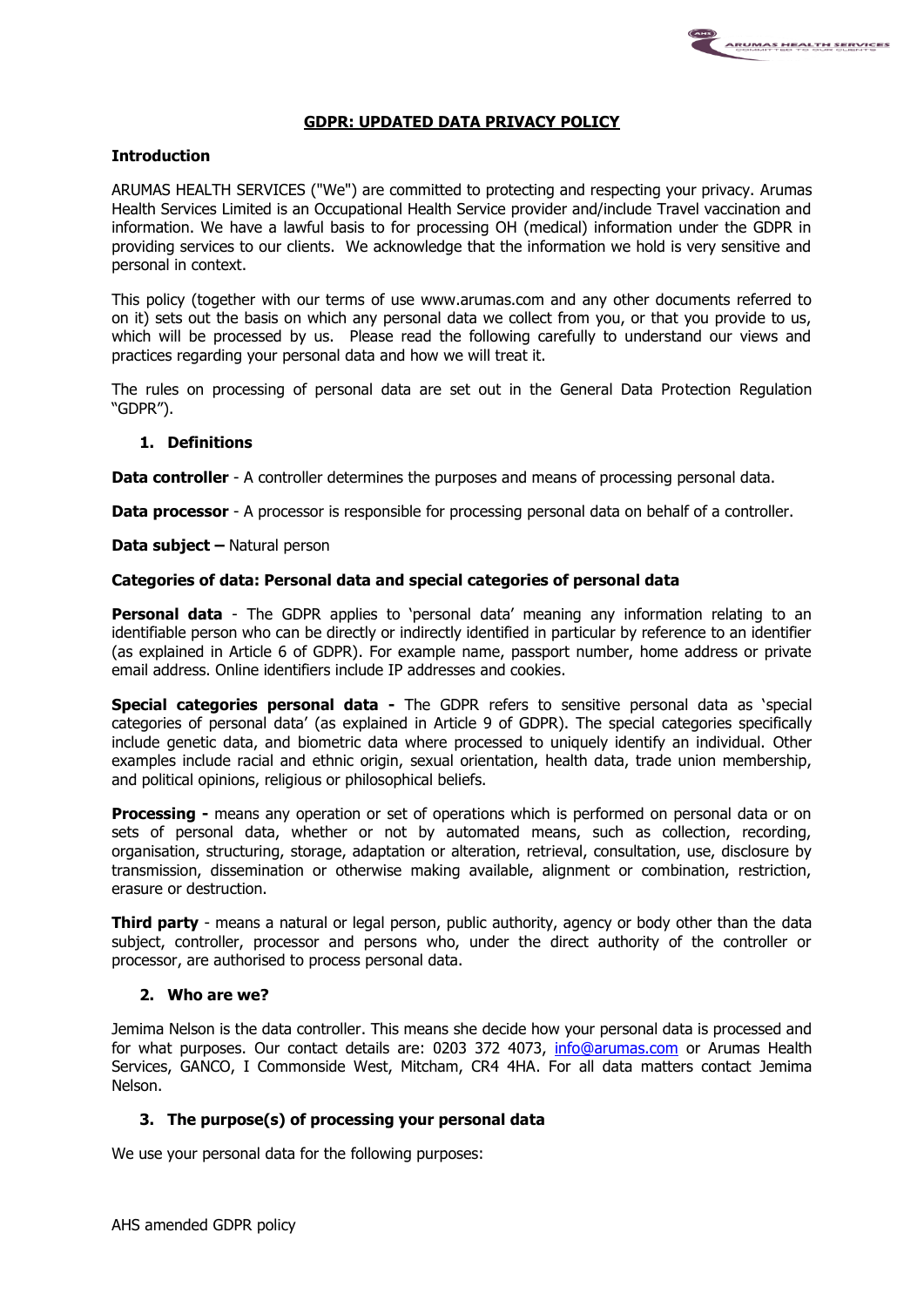

- Occupational Health Services
- Travel advice and vaccinations
- **4. The categories of personal data concerned**

With reference to the categories of personal data described in the definitions section, we process the following categories of your data:

Personal data

- Personal information (e.g. Name, Address, Date of Birth)
- Characteristics (ethnicity, gender)<br>• Past and present Joh roles
- Past and present Job roles
- Health records

We have obtained your personal data from the form you complete when you attend the clinic and when it is forwarded to us by your organisation

## **5. Who will it be collected from**

- Human Resources
- Managers
- Employees
- Occupational Health Physicians
- Occupational Health Advisors
- Individual clients

#### **6. How will it be collected?**

- Post
- **•** Email transmission
- Verbal

## **7. What is our legal basis for processing your personal data?**

• Lawful basis for processing this sensitive personal information is for consent

• Additional condition - Article 9(2)(h) specifically authorises processing of data as Occupational Medicine is a special category thus "processing is necessary for the purposes of Occupational Medicine" and Article 9(3) which states that processing is permitted "When these data are processed by a regulated health professional"

More information on lawful processing can be found on the [ICO website.](https://ico.org.uk/for-organisations/guide-to-the-general-data-protection-regulation-gdpr/lawful-basis-for-processing/)

#### **8. Sharing your personal data**

We will not share information about you with third parties without your consent unless the law allows us to

## **9. How long do we keep your personal data?**

We keep your personal data for no longer than reasonably necessary for a period of

- Management referral information will be held for 6 years after the employee has left their job or 75 years of age (whichever is soonest) as recommended by the British Medical Association (BMA)
- Pre placement medicals will be discarded after 2 years if the employee doesn't take up the offer of the job
- 40 years in relation to Health Surveillance as required by the Health and Safety Executive (HSE)